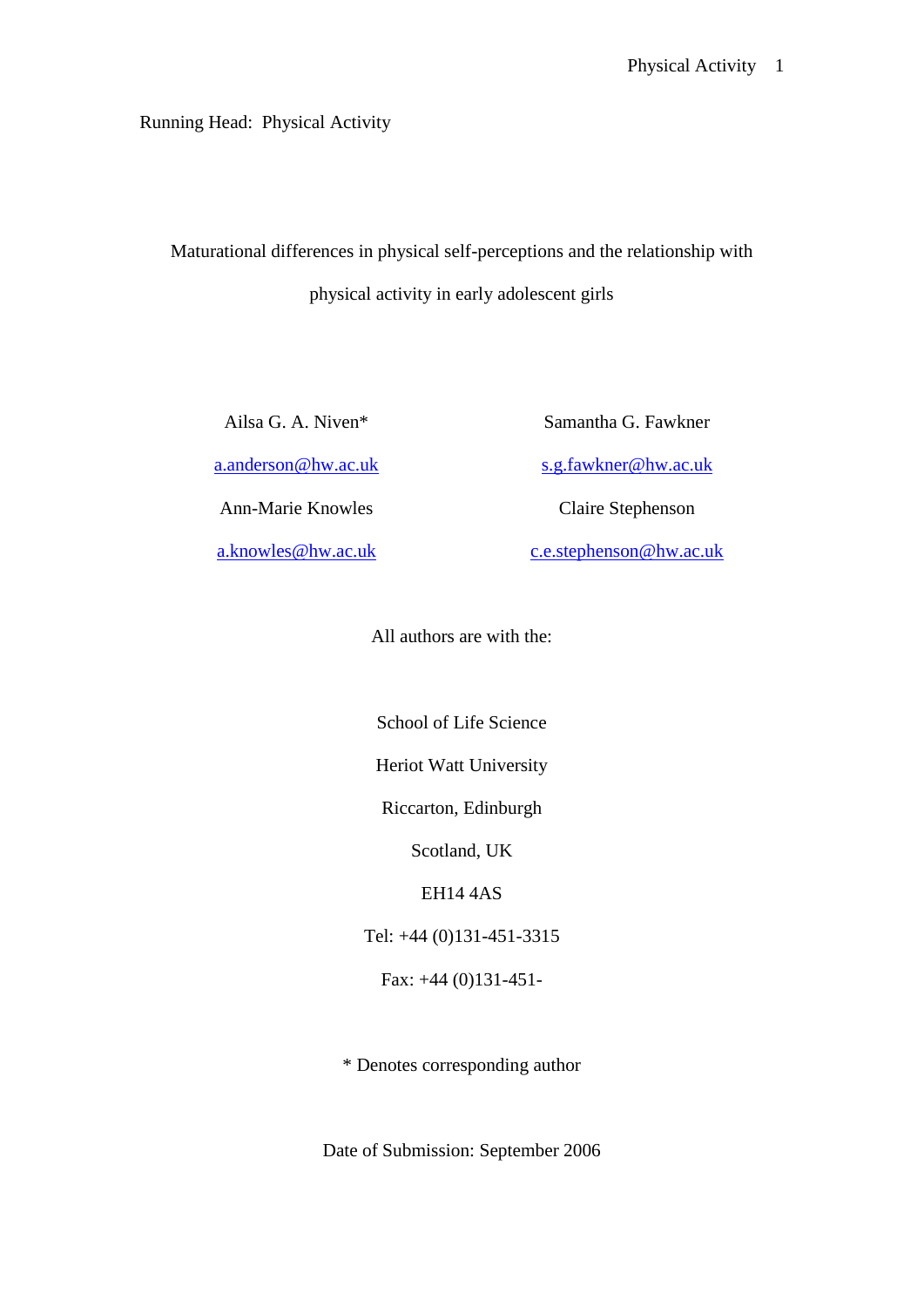Running Head: Physical Activity

Maturational differences in physical self-perceptions and the relationship with

physical activity in early adolescent girls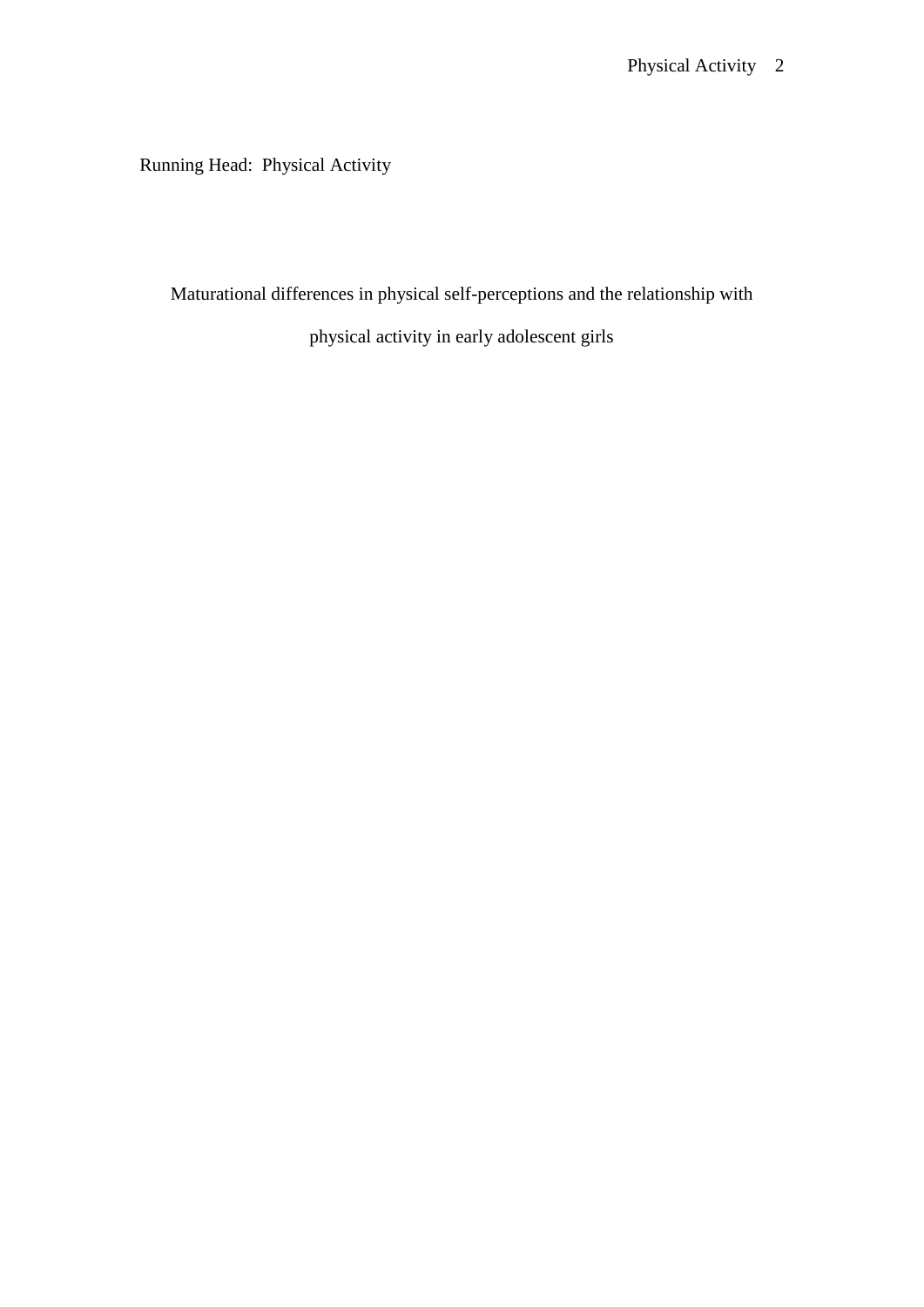## Abstract

This cross-sectional study examined the effect of physical self-perceptions and maturation on physical activity, and considered the influence of maturation and age on physical self-perceptions in early adolescent girls (n = 208; mean age =  $11.83 \pm 1.83$ ) 0.39 years). Participants completed the Physical Activity Questionnaire for Older Children, the Children's Physical Self-Perception Profile and the Pubertal Development Scale. Results indicated that the girls were relatively active and physical self-perceptions were significantly and moderately correlated with physical activity. There were no differences in physical activity between maturation stages. There was evidence of an inverse relationship between aspects of physical selfperceptions and maturation, but not with chronological age. This study has identified preliminary evidence for an interaction between maturation, physical self-perceptions and physical activity, but longitudinal research is required to examine this in more detail.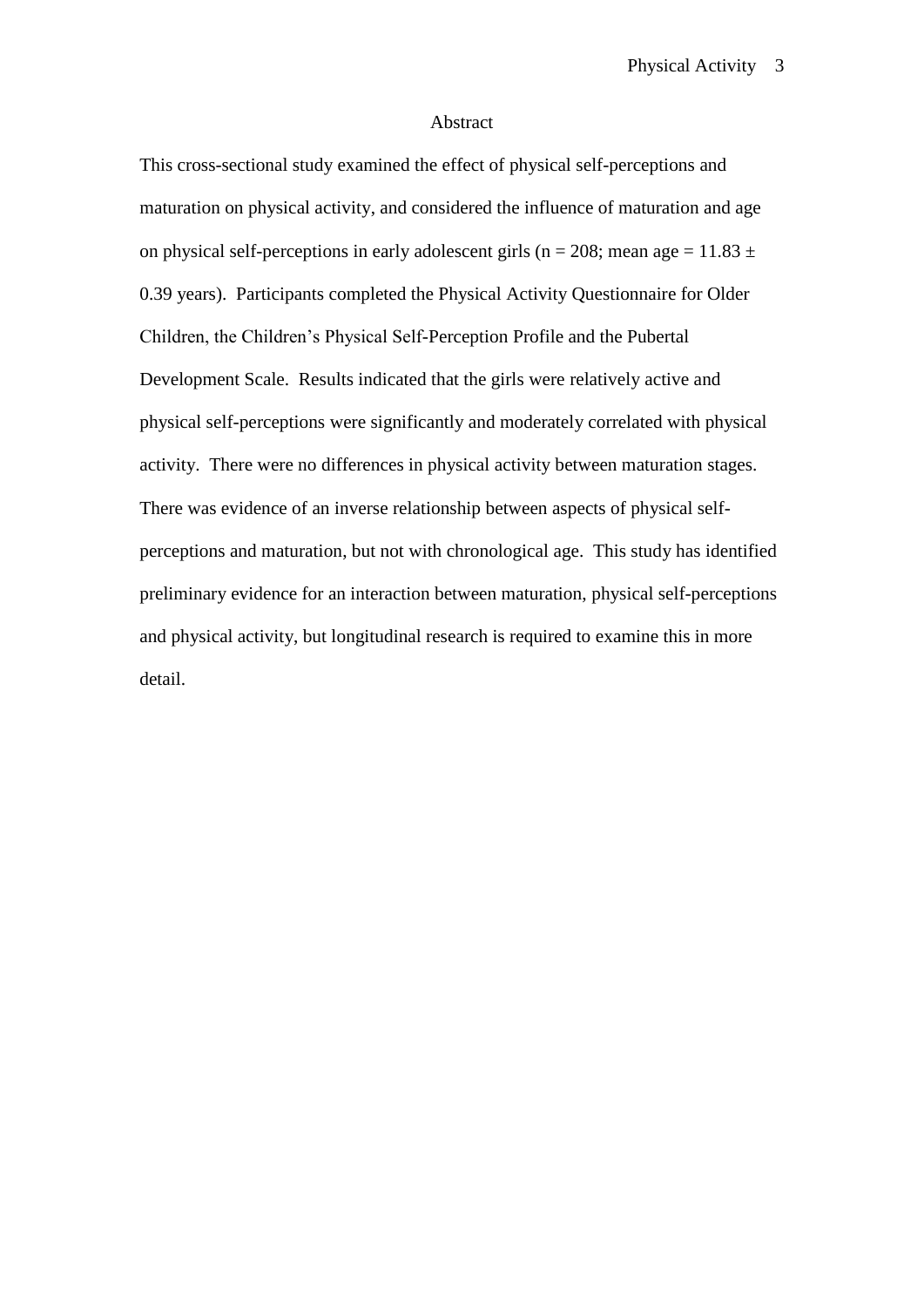Maturational differences in physical self-perceptions and the relationship with physical activity in early adolescent girls

Physical activity in girls drops considerably from age 10-15 years, and this increase in inactivity appears to track into adulthood (9). The consequences of inactivity on chronic disease are evident throughout the life stages (7). Therefore, it is important to understand why there is a decrease in physical activity as girls become older so that appropriate interventions can be developed to prevent this decrease in adolescent girls.

The reduction in physical activity seen in adolescent girls is coincident with the onset of puberty. Bradley (3) reported that pubertal status was a significant predictor of PA in girls aged 11 to 15, with more mature girls reporting greater sedentary activities. This finding has also been reported in UK adolescent girls (11). However, other studies have not found a relationship between physical activity and maturation (1). These inconsistent results could suggest that the relationship may be mediated by other variables.

Following a systematic review of 50 published papers, Biddle and colleagues (2) highlighted that physical self-perceptions are key correlates of physical activity in adolescent girls. Physical self-perceptions relate to the physical aspect of selfconcept, and Fox and Corbin (8) proposed that physical self-perceptions can be conceptualized as a multi-dimensional and hierarchical model. Specifically, overall physical self-worth is super-ordinate to four sub-domains; sporting ability, physical condition, body attractiveness, and physical strength. The structure of this model has been supported by several studies in adults (8) and children (6). Although there is support for the positive relationship between physical self-perceptions and physical activity, there are only a handful of studies that examine this relationship in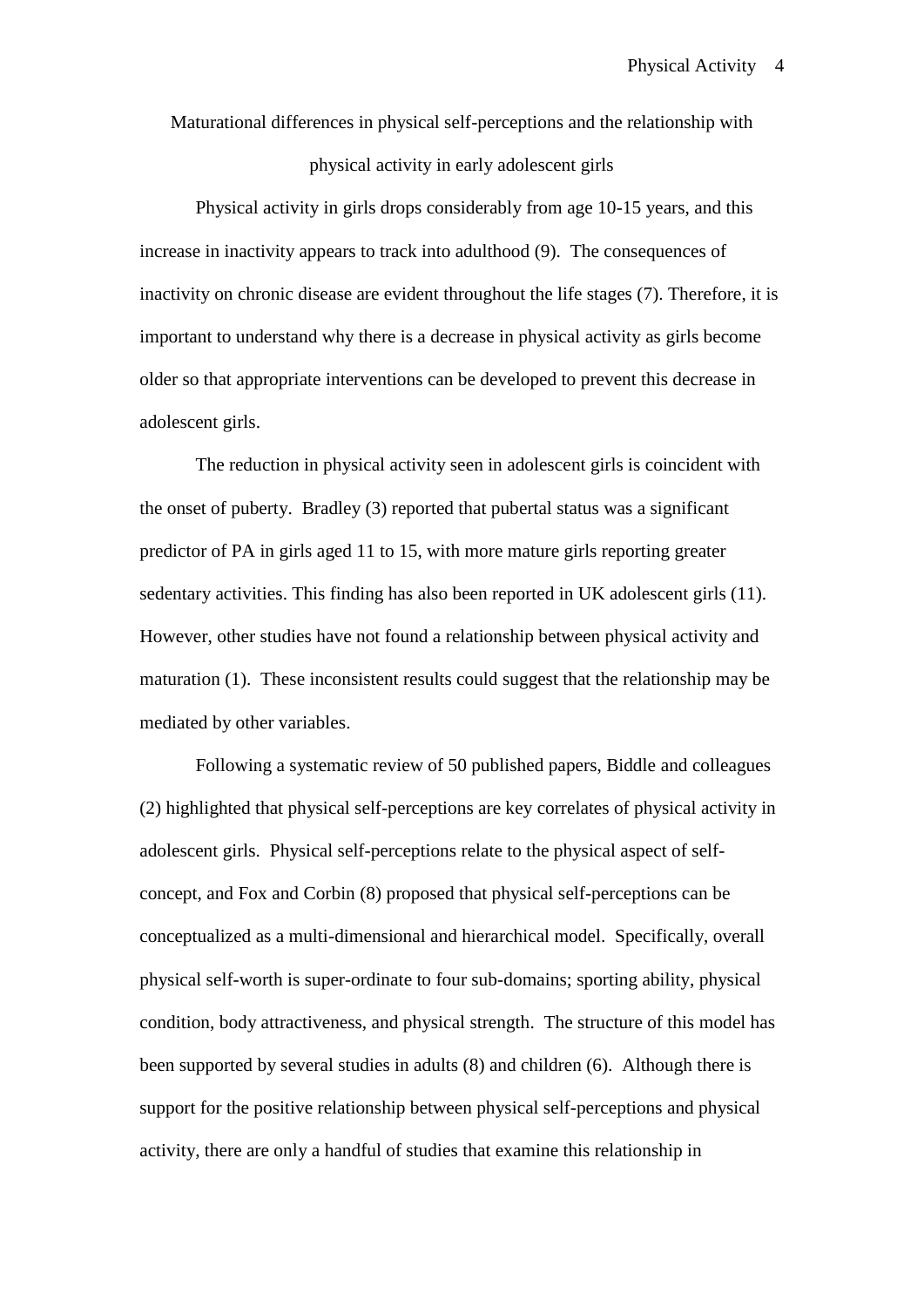adolescent girls. Further, few studies have examined how physical self-perceptions change through adolescence when physical activity decreases.

There is some evidence that there is a small decrease in physical selfperceptions with age in early adolescents (10). However, the influence of biological age on physical self-perceptions may be a more pertinent area of enquiry than the influence of chronological age, since the physical changes that accompany growth are more closely aligned with biological age and the tempo and timing of the maturational process varies widely between individuals of the same chronological age. During the process of physical maturation in girls there is an increase in adiposity from approximately 15% to 22% body fat that is not matched by an increase in lean body mass (12). This leads to reductions in power to weight ratios and changes in body shape and size that are generally opposed to competence in athletic events and participation in traditional forms of school and community based physical activities. Subsequently, as girls mature they may (accurately) perceive themselves to be less competent and have less positive physical self-perceptions (5). This maturity related decrease in physical self-perceptions may contribute to the documented reduction in physical activity in adolescent girls.

The current study is Phase 1 of an 18-month longitudinal study that aims to investigate the independent and interactive influence of maturation and physical selfperceptions on changes in physical activity in early adolescent girls. The hypotheses of this cross-sectional study are: i) physical self-perceptions will be positively related to physical activity; ii) physical activity will be related to maturation and more mature girls will be less active; iii) more mature girls will have less positive physical selfperceptions; iv) there will be a negative relationship between maturational status and physical self-perceptions and this relationship will be stronger than with exact age.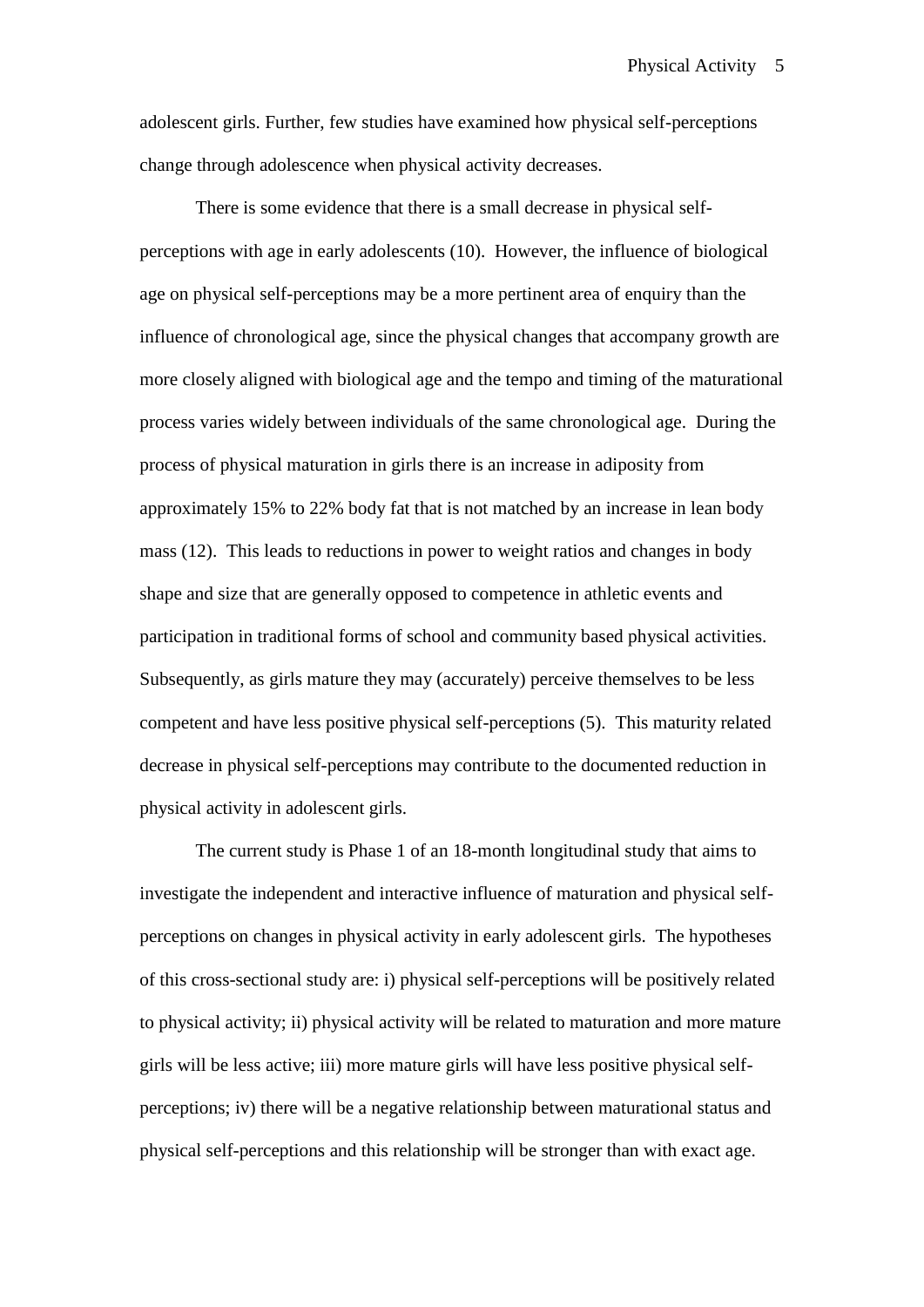#### **Method**

## *Participants*

Data were collected from 208 girls in their final year of elementary school (mean age  $= 11.83 \pm 0.39$  years) from 17 local schools representing a range of socioeconomic backgrounds. All girls and parents/guardians gave written informed consent and the institutional ethics committee approved the project. Age was calculated from the date of birth and the day of assessment.

#### *Measures*

*Physical activity***.** Physical activity was assessed using the self-report Physical Activity Questionnaire for children (PAQ-C; 4). The PAQ-C is a 7-day recall instrument developed to assess general levels of PA during term time. From the nine items a measure of PA is calculated on the scale of  $1-5$  ( $1 =$  little or no activity and  $5$ )  $=$  very high levels of activity).

*Maturation*. Maturation was self-assessed using the self-report Pubertal Development Scale (PDS; 14). This is a five-item questionnaire that asks the girls to rate their development. An overall pubertal score was calculated as a mean of the five items and was treated as a continuous variable. It was also used to generate a three stage score of maturation, where a mean score of less than 2 suggested that the girl was showing no or only early signs of maturation (Stage 1), a mean score between 2 and 3 as suggesting that the girl was mid way through the maturation process (Stage 2) and a mean score of more than 3 suggesting the girls were in the late stages of, or had completed the maturation process (Stage 3).

*Self-perceptions*. Physical self perceptions were assessed using the Children's Physical Self-Perception Profile (C-PSPP; 18), The C-PSPP consists of six subscales, four of which were designed to assess self-perceptions within sub domains of the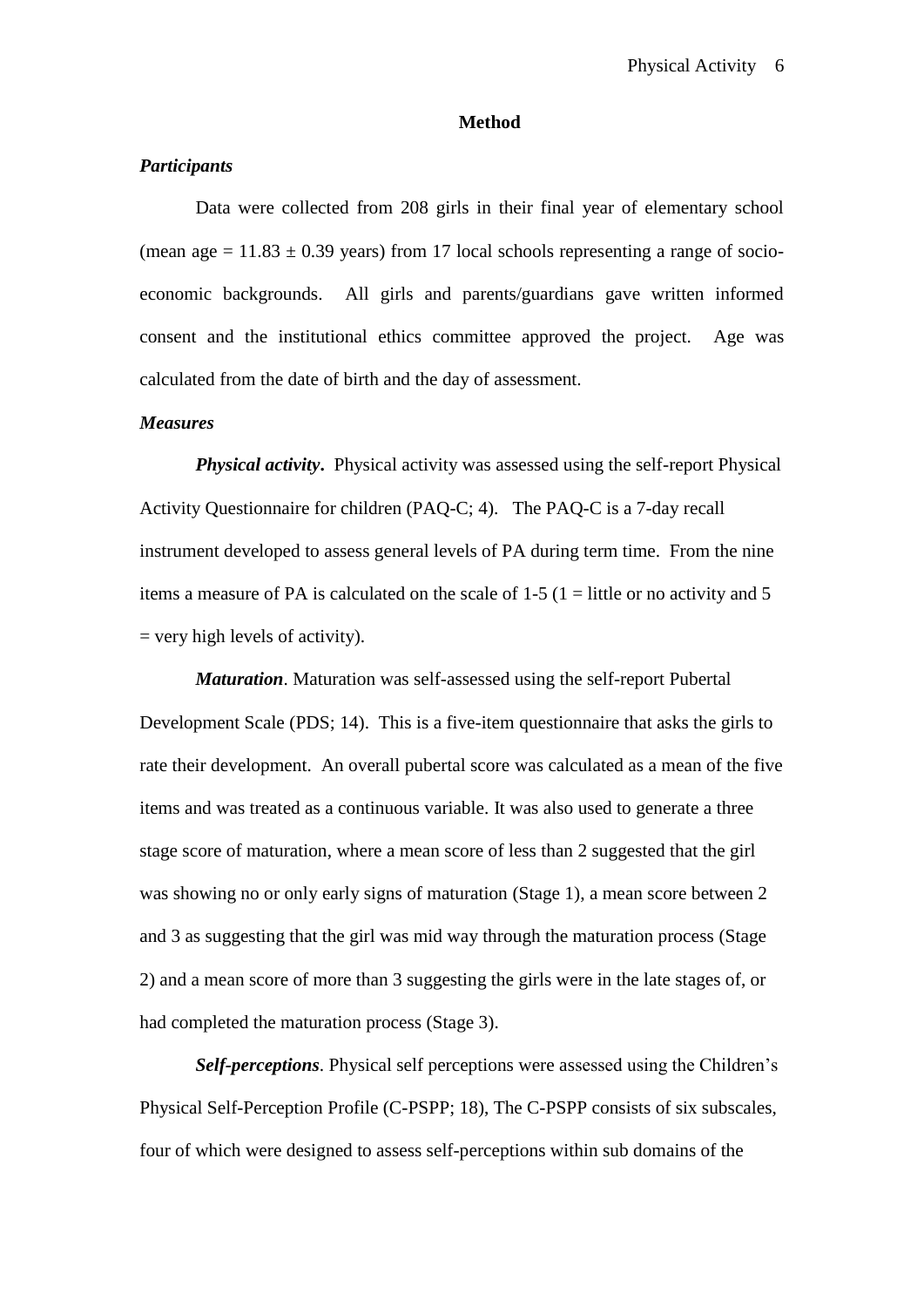physical self (i.e., sport competence, physical condition, body attractiveness and physical strength) and a fifth subscale measures overall physical self-worth. A sixth subscale is included in the C-PSPP to assess global self-concept, but the results are not included in this study. Each scale contains six items in a structured alternative response format, whereby the participants firstly select which of two statements was most characteristic of them and then decide whether it is really true or somewhat true of them.

## *Procedure*

The researchers met with each class at least 2-weeks prior to data collection in order to introduce the research project and staff. Each girl received an information sheet and parental and child consent form, and was asked to return the forms to the school. All girls completed the questionnaire in a group classroom setting and the questionnaire was split into sections so that a full explanation for each section could be provided and to allow a break between questionnaires. The C-PSPP has previously been criticized as being confusing for children (13), therefore considerable time was taken to fully explain the questionnaire and a flip-chart was used to illustrate an example.

### *Data Analysis*

All data were double inputted into SPSS version 12 (SPSS Inc., Chicago, IL, USAVersion 12). The data were subsequently screened and checked for inconsistencies between the two entries. Girls for whom there were any items of missing data were excluded, and this reduced the sample to 201 girls. Prior to further analyses, the data were tested for the assumptions of parametric tests. The C-PSPP data did not meet these assumptions and therefore, non-parametric tests were used with these variables. Descriptive statistics were determined for each of the variables.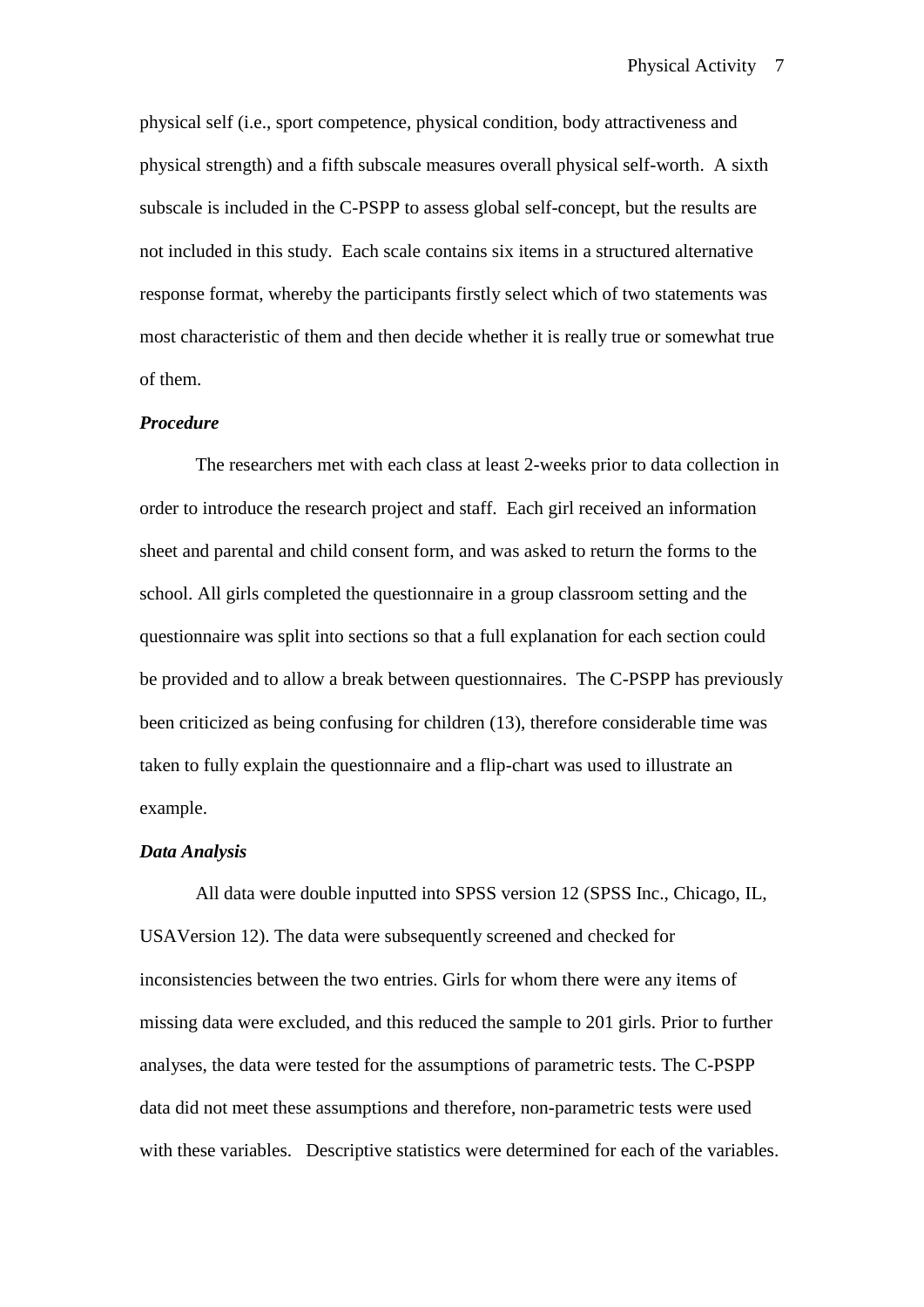Spearman correlations were undertaken to examine the relationship between the C-PSPP subscales and physical activity. A one-way ANOVA was used to compare the physical activity levels of maturation Stages 1, 2 and 3. A Kruskal-Wallis test was used to compare the three maturation stages on C-PSPP subscales. Follow-up Mann Whitney-U tests with Bonferroni correction were used to detect where differences occurred between stages (*p* value readjusted to .017), and Cohen *d* effect sizes were calculated to examine the magnitude of any significant differences between the stages.

In order to compare the relationship between exact age and maturation with physical self-perceptions, maturation was used as a continuous variable and Spearman correlations were undertaken.

## **Results**

*Relationship between C-PSPP and Physical Activity*. Spearman correlations indicated moderate and positive relationships between physical activity and sport competence  $(r = .41; p < .01)$ , physical condition  $(r = .42; p < .01)$ , physical strength (r  $= .35$ ; p <.01), body attractiveness (r = .21; p <.01), and physical self-worth (r = .28; p  $< 01$ ).

*Effect of maturation on physical activity and C-PSPP*. Table 1 displays the mean scores for physical activity and C-PSPP subscales by maturation stage and for the total sample. A one-way ANOVA indicated that there were no significant differences between participants in maturation Stages 1, 2 and 3 on level of physical activity  $(F_{(2, 198)} = 1.35, p > 0.05)$ .

Kruskal Wallis tests identified that there were significant differences between the 3 stages of maturation on body attractiveness  $(H(2) = 12.30, p < 0.01)$  and physical self-worth  $(H(2) = 6.43, p < .05)$  (Table 2). Follow-up Mann-Whitney U tests identified that Stage 1 had significantly more positive levels of body attractiveness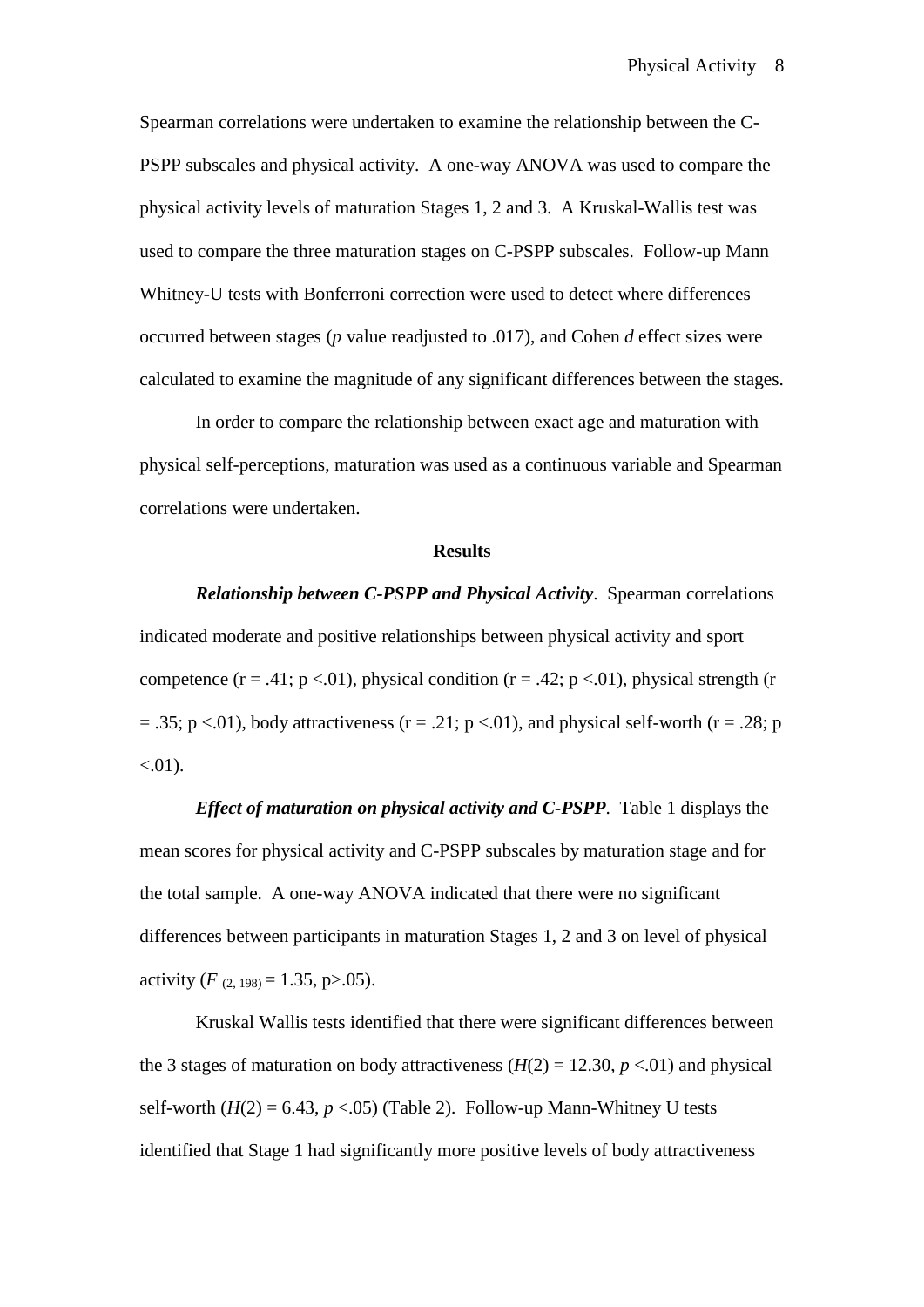than Stage 2 ( $U = 2791$ ,  $p < .017$ ), and the effect size was moderate ( $d = .46$ ). Differences between the stages were not evident on physical self-worth when the more conservative significance value of .017 was used.

# Table 1here

Spearman correlations indicated that there were small significant negative relationships between body attractiveness and maturation ( $r = -0.24$ ; p <.01) and between physical self-worth and maturation ( $r = -18$ ; p <.05). There were no significant relationships between chronological age and any of the C-PSPP subscales.

### **Discussion**

This study examined the relationship between physical self-perceptions and physical activity in early adolescent girls, and the influence of maturation on physical activity and physical self-perceptions. Findings revealed that the girls in this study were achieving a medium level of physical activity, which is consistent with other studies using the same measure with similar samples (6, 17).

Sport competence, physical condition, body attractiveness, physical strength and physical self-worth were all moderately correlated with physical activity. This finding supports the first hypothesis, replicates previous research (15), and supports Biddle's (2) conclusion that physical self-perceptions are an important correlate of physical activity in adolescent girls. However, the cross-sectional nature of this study makes it difficult to draw causal inferences and further longitudinal research would be of value.

The second hypothesis was not supported because within the current sample there were no significant differences between the 3 stages of maturation on physical activity. This finding is in line with the results of some studies that have shown no relationship between maturational status and physical activity (1), but contradicts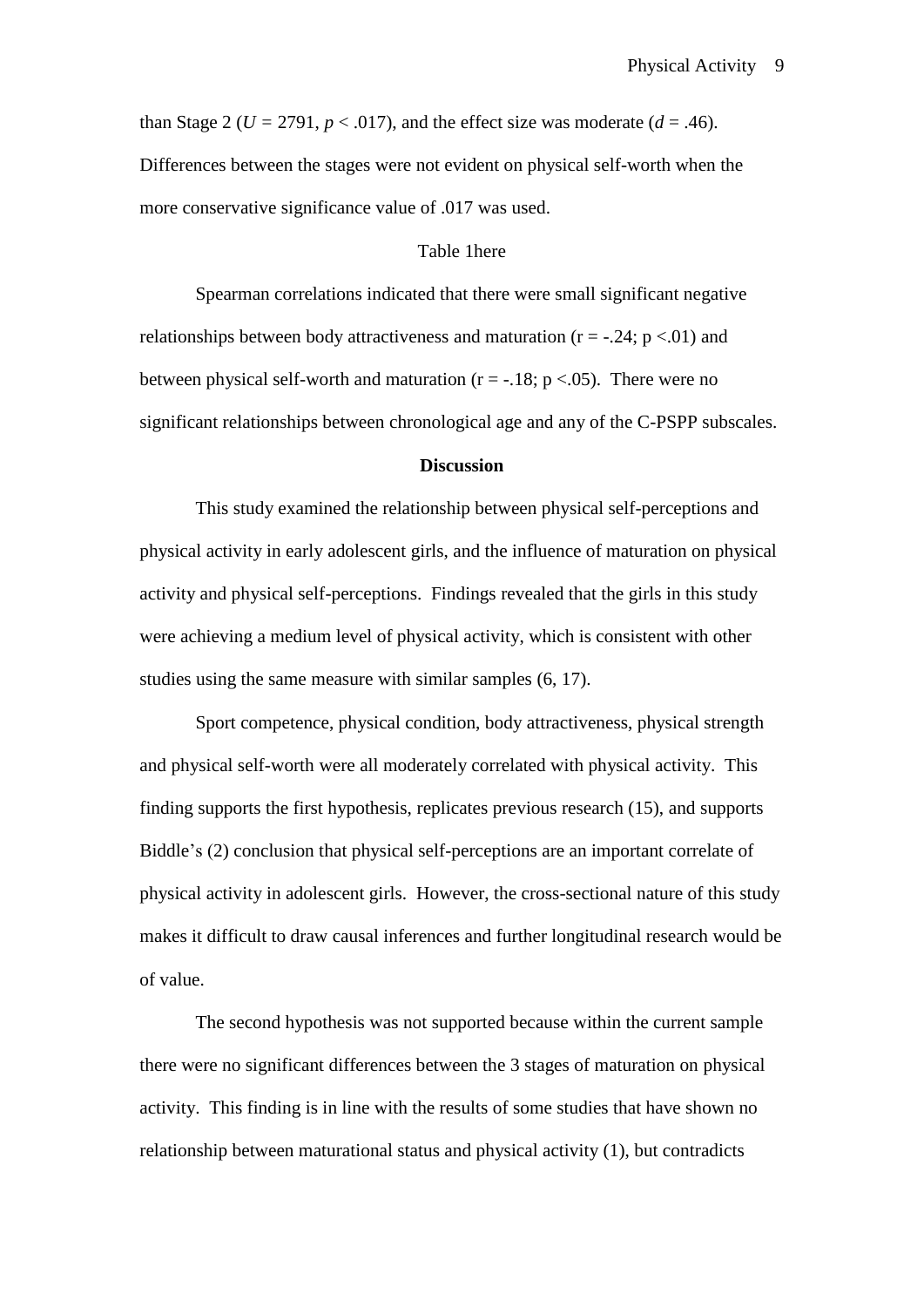other studies (3, 11). The lack of maturational differences in physical activity may be due to the relatively narrow range of moderate to high activity levels evident in the sample, which may change as the children move from elementary to secondary school.

Supporting the third hypothesis, there was some evidence of differences between the maturation groups on physical self-perceptions and specifically on the body attractiveness and physical self-worth subscales. In follow-up analyses, it was identified that Stage 1 girls had significantly more positive views regarding body attractiveness than Stage 2 girls, with a moderate effect size. Consistent with these findings and as expected, when the PDS was treated as a continuous variable there was evidence of a small negative relationship between maturation and the physical self-perception's body attractiveness and physical self-worth. These findings indicate that aspects of physical self-perception do become more negative as girls become more physically mature. There has been limited research examining the influence of maturation on physical self-perceptions, but these findings are consistent with studies that have demonstrated body dissatisfaction increases as girls become more mature (16). Finally, chronological age was not significantly related to physical selfperceptions supporting the fourth hypothesis and the suggestion that changes in physical self-perception are more likely to be related to biological age than chronological age.

In conclusion, the results of this study provide further support for a relationship between physical self-perceptions and physical activity in general, and specifically in early adolescent girls. Further, the results indicate that aspects of physical self-perceptions become less positive as girls become more mature. It was hypothesized that as physical self-perceptions decrease then this may contribute to the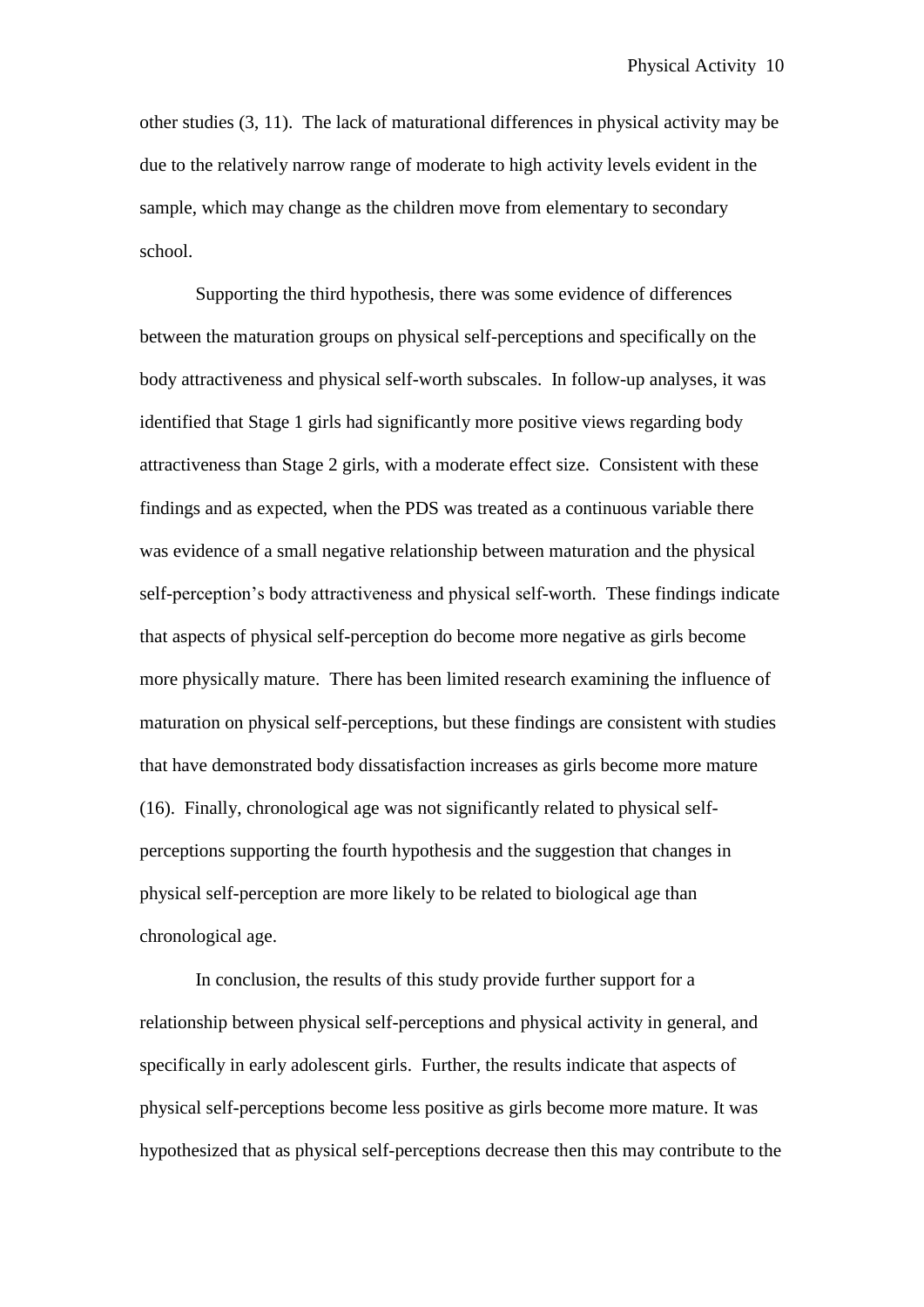evident decrease in physical activity during adolescence. However, in this crosssectional study there were no differences between maturational groups on physical activity levels in early adolescence. Nevertheless, a number of studies have documented that the physical activity levels of girls decrease throughout adolescence and the impact of changes in physical self-perceptions on physical activity may become more evident over time, and in a high school environment where there are greater opportunities to opt into or out of physical activity. The results of this study also provide some support for focusing on biological age rather than chronological age when considering how physical self-perceptions change throughout adolescence, however replication is required. The cross-sectional nature of this study is a limitation and longitudinal data would provide further insight and more conclusive evidence of how changes in maturation and physical self-perceptions independently and interactively influence physical activity over time.

### **References**

- 1. Armstrong, N., J. Balding, P. Gentle, and B. Kirby. Patterns of physical activity among 11 year old to 16 year old British children. *Brit Med J.* 301:203-205, 1990.
- 2. Biddle, S.J.H., S. Whitehead, T.M. O'Donovan, and M.E. Nevill. Correlates of participation in physical activity for adolescent girls: A systematic review of the recent literature. *J Phys, Activity and Health.* 2: 423-434, 2005.
- 3. Bradley, C.B., R.G. McMurray, J.S. Harrell, and S. Deng. Changes in common activities of  $3<sup>rd</sup>$  through  $10<sup>th</sup>$  graders: The CHIC study. *Med Sci Sport Exer.* 32: 2071-2078, 2000.
- 4. Crocker, P.R., D.A. Bailey, R.A. Faulkner, K.C. Kowalski, and R. McGrath. Measuring general levels of Physical Activity: Preliminary evidence for the PA questionnaire for older children. *Med Sci Sport Exer*. 29(10):1344-1349, 1997.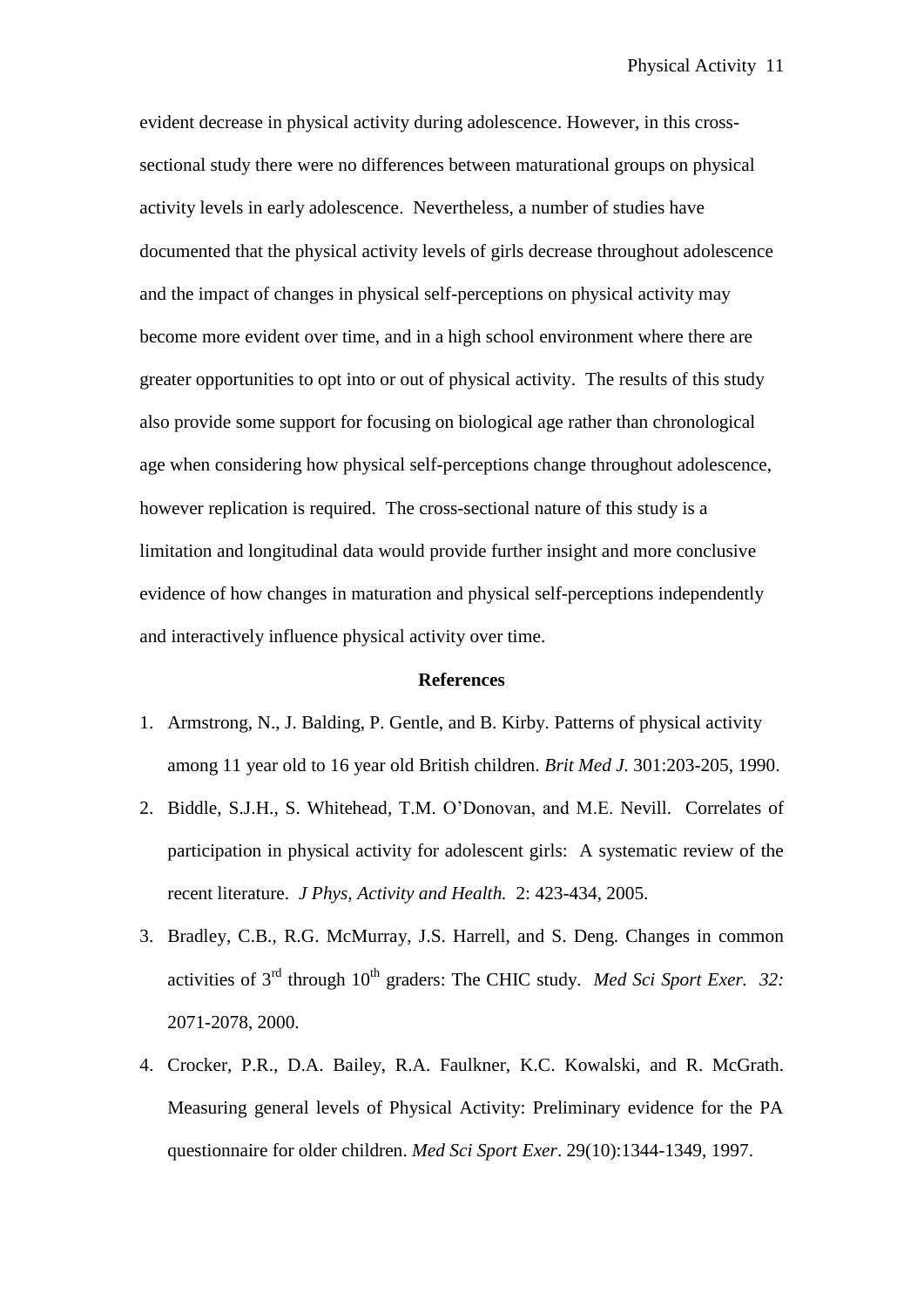- 5. Crocker, P., C. Sabiston, S. Forrestor , N. Kowalski, K. Kowalski, and M. McDonough. Predicting change in physical activity, dietary restraint and physique anxiety in adolescent girls. *Can J Public Health.*, 94: 332-337, 2003.
- 6. Crocker, P.R., R.C. Eklund, and K.C. Kowalski, Children's physical activity and physical self-perceptions. *J Sport Sci*. 18(6): 383-94, 2000.
- 7. Department of Health. *At least five a week: Evidence on the impact of physical activity and its relationship to health.* Department of Health, UK. 2004
- 8. Fox, K.R. and C.B. Corbin, The Physical Self-Perception Profile: Development and preliminary validation. *J Sport Exercise Psy.* 11: 408-430, 1989.
- 9. Gordon-Larsen, P., M.C. Nelson, and B.M Popkin. Longitudinal physical activity and sedentary behaviour trends: Adolescence to adulthood. *Am J Prev Med.* 27:277-283, 2004.
- 10. Hagger, M.S., S.J.H Biddle, and C.K.J. Wang. Physical self-concept in adolescence: Generalizability of a multidimensional, hierarchical model across gender and age. *Educ Psychol Meas*. 65:297-322, 2005
- 11. Henning-Brodersen, N., A. Steptoe, S. Williamson, and J. Wardle. Sociodemographic, developmental, environmental and psychological correlates of physical activity and sedentary behaviour at age 11 to 12. Ann Behav Med. 29: 2- 11, 2005
- 12. Malina, R.M., C. Bouchard, and O. Bar-Or. *Growth, maturation and physical activity.* Human Kinetics: Champaign, Il, 2004.
- 13. Marsh, H. and P. Gouvernet, Multidimensional self-concepts and perceptions of control. Construct validation of responses by children*.* J Educ Psychol. 81:57-69, 1989.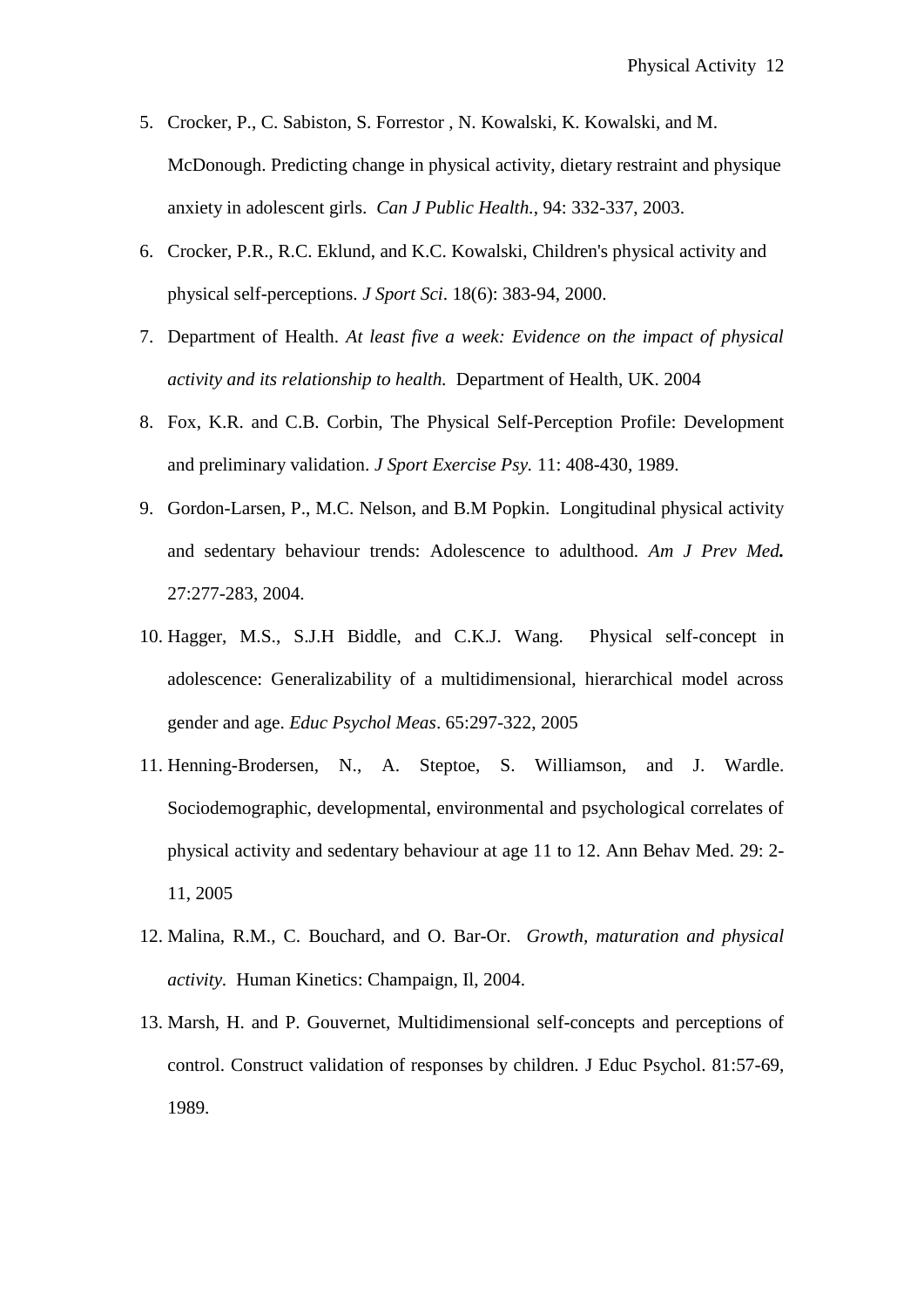- 14. Petersen, A., L. Crockett, M. Richards, A. Boxer. A self-report measure of pubertal status: Reliability, validity, and initial norms. *J Youth Adolesc.* 17(2):117- 133, 1988.
- 15. Raudsepp, L., R. Liblik, and A. Hannus, A children's and adolescents' physical self-perceptions as related to vigorous physical activity and physical fitness. *Pediatr Exer Sci*. 14: 97-106, 2002.
- 16. Thompson, A.M., and K.E. Chad. The relationship of pubertal status to body image, social physique anxiety, preoccupation with weight and nutritional status in young females. *Can J Public Health.* 91(3): 207-211, 2000.
- 17. Welk, G.J., and B. Ecklund. Validation of the children and youth physical selfperception profile for young children. *Psychol Sport Exercise.* 6:51-65, 2005.
- 18. Whitehead, J.R., A Study of Children's Physical Self-Perceptions Using an Adapted Physical Self-Perception Profile Questionnaire. *Pediatr Exer Sci*, 7: 132- 151, 1995.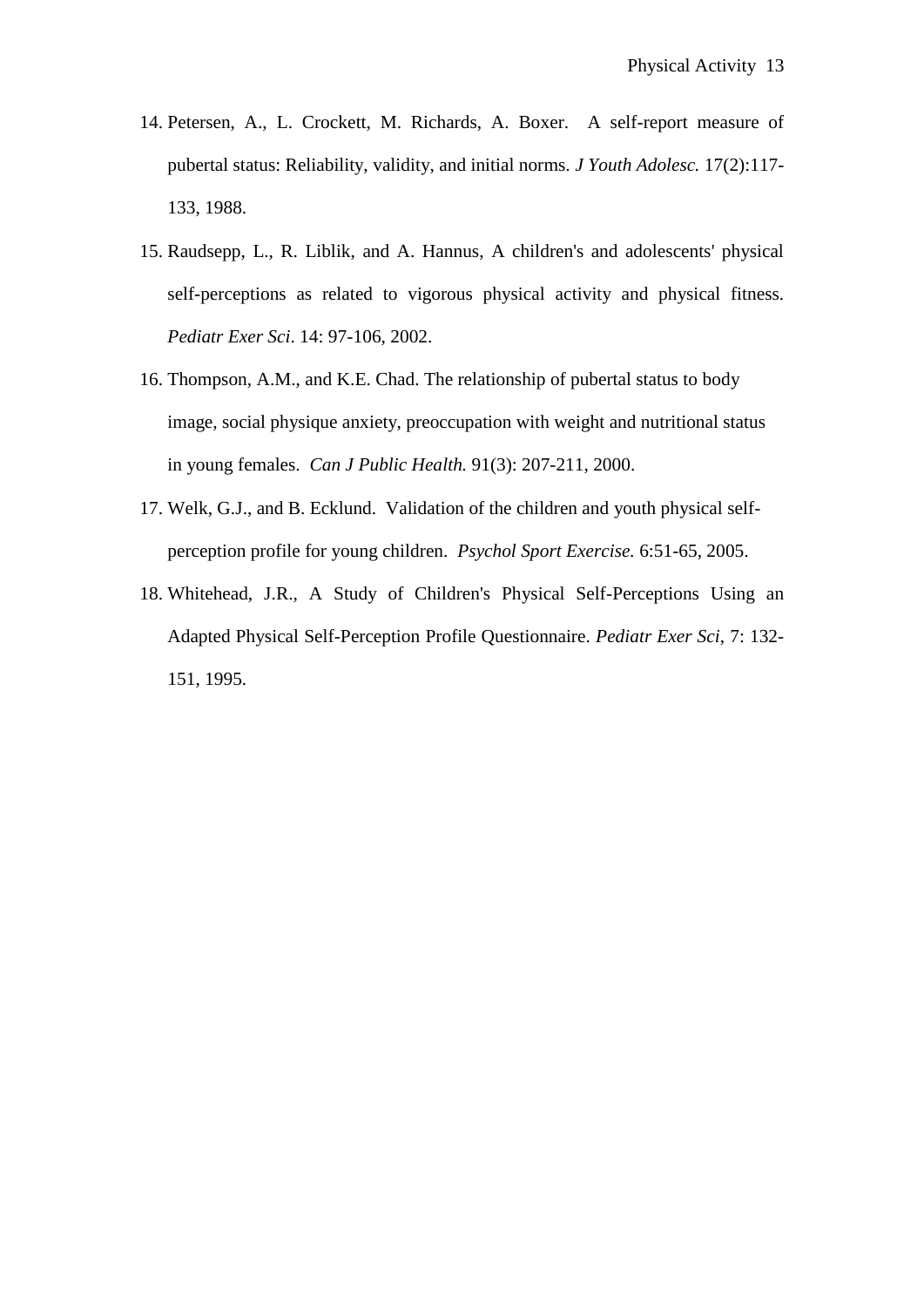# **Acknowledgement**

The researchers would like to acknowledge the enthusiasm and assistance of the staff and pupils from the schools involved in this project, and the support from sportscotland, particularly Kristi Long and Jessica Lindohf.